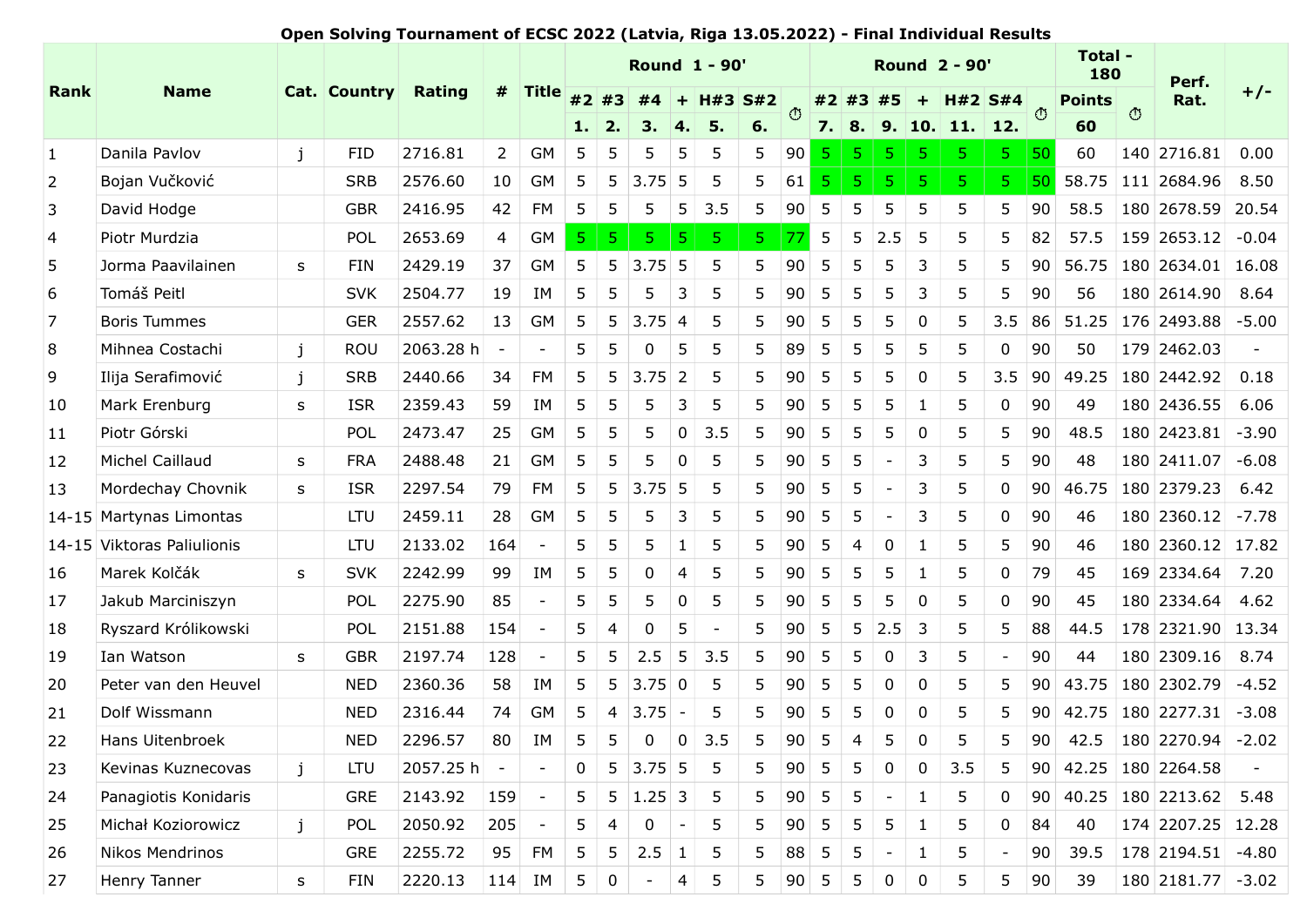| Rank | <b>Name</b>                                 |           | Cat. Country             | Rating                   |                          | Title $#2$ $#3$          |                     |                 | <b>Round 1 - 90'</b>     |                         |             | $H#3$ S#2 $^{\circ}$ |                 |                                    | #2 #3 #5                          |                          |                                   | <b>Round 2 - 90'</b><br>$H#2$ S#4 |                          |            | <b>Points</b> | <b>Total - 180</b> | Perf.                 | $+/-$                  |
|------|---------------------------------------------|-----------|--------------------------|--------------------------|--------------------------|--------------------------|---------------------|-----------------|--------------------------|-------------------------|-------------|----------------------|-----------------|------------------------------------|-----------------------------------|--------------------------|-----------------------------------|-----------------------------------|--------------------------|------------|---------------|--------------------|-----------------------|------------------------|
|      |                                             |           |                          |                          |                          |                          |                     | 1.12.           |                          |                         |             | 6.                   |                 | 7.                                 | 8.                                | 9.                       |                                   | 10. 11. 12.                       |                          | $\circ$    | 60            | $\circ$            | Rat.                  |                        |
|      | 28-29 Richard Dobiáš                        |           | <b>SVK</b>               | 2219.19                  | 116                      |                          |                     |                 |                          |                         |             |                      | 90              |                                    |                                   |                          |                                   | 3.5                               | 5                        | 90         | 38.5          |                    | $180$ 2169.03 -3.94   |                        |
|      | 28-29 Srećko Radović                        |           | <b>SRB</b>               | 2343.05                  | 65                       | FM                       |                     |                 |                          |                         | 3.5         | -5                   | 90              | 5                                  |                                   |                          |                                   | 5                                 |                          | 90         | 38.5          |                    |                       | $ 180 2169.03  -13.66$ |
| 30   | Vlaicu Crișan                               |           | ROU                      | 2264.17                  | 91                       | ΙM                       |                     |                 |                          |                         |             |                      |                 | 5                                  |                                   |                          |                                   | 5                                 | $\mathbf{0}$             | 90         | 38            |                    |                       | 180 2156.29 -8.46      |
|      | 31-32 Dmitrijus Chocenka                    |           | <b>LTU</b>               | 2160.25                  | 149                      |                          |                     |                 |                          |                         | 3.5         | -5                   | 90              | 5                                  |                                   |                          |                                   | 5                                 | 0                        | 90         | 37.5          |                    |                       | $ 180 2143.55  -1.32$  |
|      | 31-32 Laura Rogule                          | W         | LAT                      | 2082.28                  | 190                      |                          |                     |                 |                          |                         |             |                      | 90              | 5                                  |                                   |                          |                                   | 1.5                               |                          | 90         | 37.5          |                    | $ 180 2143.55 $ 4.80  |                        |
| 33   | Emīls Tabors                                |           | LAT                      | 1795.29                  | 421                      |                          |                     | 5               |                          | 2                       | 3.5         | -5                   | 90              | 5                                  | -5                                | 0                        |                                   | 5                                 |                          | 90         | 36.5          |                    |                       | $180$ 2118.08 25.34    |
| 34   | Harry Fougiaxis                             |           | <b>GRE</b>               | 1925.00                  | 298                      |                          |                     | -2              |                          |                         | 5           | 5                    | 90              | 5                                  |                                   |                          |                                   | 5                                 | 5                        | 89         | 36            |                    |                       | $179$ 2105.34 14.16    |
| 35   | Arvydas Mockus                              |           | <b>LTU</b>               | 1866.80                  | 356                      |                          |                     |                 |                          |                         | 3.5         | 5                    | 90              | 5                                  |                                   |                          | 3                                 | 5                                 |                          | 90         |               |                    |                       | 35.5 180 2092.60 17.72 |
| 36   | Koen Versmissen                             |           | <b>NED</b>               | 2025.43                  | 218                      |                          | 5                   | -5              | $\Omega$                 | $\mathbf 0$             | 3.5         | 5                    | 90              | $5\overline{)}$                    | $5^{\circ}$                       | $\overline{\phantom{a}}$ | $\mathbf{0}$                      | 1.5                               | 5                        | 90         | 35            |                    | 180 2079.86 4.28      |                        |
| 37   | Modris Rāviņš                               | S         | LAT                      | 2016.94                  | 226                      | $\overline{\phantom{a}}$ | 5 <sub>1</sub>      | -4              | $ 1.25 $ 3               |                         | 5           | 5                    | 90              | $\mathbf 0$                        | $5\phantom{.0}$                   | $\sim$                   | $\mathbf 0$                       | 1.5                               | 5                        | 90         |               |                    | 34.75   180   2073.49 | 4.44                   |
| 38   | Tim Sheldon                                 | S.        | <b>GBR</b>               | 1975.30                  | 257                      |                          | 5                   | $5\phantom{.0}$ | $\sim$                   | 4                       | 1.5         | 5                    | 89              | $5\overline{)}$                    | 4                                 | $\overline{\phantom{a}}$ | 0                                 | 5                                 | $\mathbf 0$              | 90         |               |                    | 34.5 179 2067.12 7.20 |                        |
|      | 39-40 John Gemmell<br>39-40 Daniel Prenzler |           | <b>GBR</b><br><b>GER</b> | 2123.70<br>1814.06 h     | 168<br>$\overline{a}$    | $\overline{\phantom{a}}$ | 5<br>5 <sup>1</sup> | -5<br>-5        |                          | $\sim$<br>0             | 3.5<br>5    | 5<br>5               | 90<br>90        | $5\phantom{.0}$<br>$5\overline{)}$ | $5\overline{)}$<br>5 <sup>5</sup> | $\sim$<br>$\overline{0}$ | $\mathbf{1}$                      | 5<br>3.5                          |                          | 90<br>90   | 34.5<br>34.5  |                    | 180 2067.12           | $ 180 2067.12  -4.44$  |
| 41   | Mikelis Emīls Mikelsons                     |           | LAT                      | 1863.43                  | 359                      |                          | 5                   | $\overline{0}$  |                          | 3                       | 3.5         | 3                    | 90              | $5\overline{)}$                    | $5\overline{)}$                   | $\overline{\phantom{a}}$ | 3                                 | 5                                 |                          | 90         | 32.5          |                    |                       | 180 2016.16 11.98      |
| 42   | Jochen Wege                                 |           | <b>GER</b>               | 2233.47                  | 104                      |                          | 5 <sup>1</sup>      | -5              | 0                        | $\mathbf 0$             | 1.5         | 5                    | 90              | $5\overline{)}$                    | $\overline{2}$                    | $\sim$                   | 3                                 | 3.5                               | $\mathbf 0$              | 90         | 30            |                    |                       | $180$ 1952.47 -22.06   |
|      | 43-44 Ilja Ketris                           |           | LAT                      | 1744.74                  | 474                      |                          | 5                   | $\overline{0}$  |                          | $-1$                    | 1.5         | $\overline{3}$       | 90              | $5\overline{)}$                    | $\overline{4}$                    | $2.5$ 0                  |                                   | 5                                 | 1.5                      | $\vert$ 90 | 27.5          |                    |                       | 180 1888.77 11.30      |
|      | 43-44 Oto Mihalčo                           | S         | <b>SVK</b>               | 2151.29                  | 155                      | $\overline{\phantom{a}}$ | 5                   | $\mathbf 0$     | 0                        | $\mathbf 0$             | 3.5         | 5 <sub>1</sub>       | 90              | $5\overline{)}$                    | $\mathbf{3}$                      | $\sim$                   | $\mathbf{1}$                      | 5                                 | $\mathbf{0}$             | 90         | 27.5          |                    |                       | $180 1888.77  - 20.60$ |
|      | 45-47 Denisa Bucur                          | jw        | ROU                      | $\vert -$                | $\sim$                   | $\overline{\phantom{a}}$ | 5                   | 5               | $\mathbf 0$              | $\overline{3}$          | $\sim$      | $\overline{0}$       | 90              | $5\phantom{.0}$                    | 5 <sub>5</sub>                    | $\sim$                   | $\begin{array}{cc} 1 \end{array}$ | $\mathbf 0$                       | $\overline{\phantom{a}}$ | 90         | 24            |                    | 180 1799.60           |                        |
|      | 45-47 Stasis Granauskis                     | S         | LAT                      | 1664.85                  | 565                      | $\overline{\phantom{a}}$ | 5                   | $\overline{4}$  |                          | $\sim$                  | $\sim$      | 5 <sub>5</sub>       | 90              | $5\overline{)}$                    | 5 <sub>o</sub>                    | $\sim$                   | $\sim$                            | $\mathbf 0$                       |                          | 90         | 24            |                    |                       | 180 1799.60 10.58      |
|      | 45-47 Kristaps Reinis Strods                | j         | LAT                      | 1627.22                  | 608                      |                          | 5                   | $\overline{a}$  | $\overline{\phantom{a}}$ | $\overline{\mathbf{3}}$ | $\sim$      | 5 <sup>5</sup>       | 90              | $5\phantom{.0}$                    | $\mathbf{3}$                      | $\sim$                   | $\mathbf{3}$                      | $\overline{a}$                    |                          | 90         | 24            |                    |                       | 180 1799.60 13.54      |
| 48   | Marina Putintseva                           | jw        | <b>FID</b>               | 2135.20                  | 163                      |                          | 5 <sup>1</sup>      | $\overline{0}$  | $\sim$                   | $\mathbf 0$             | 1.5         | 5 <sub>5</sub>       | 90              | $5\overline{)}$                    | 4                                 | $\mathbf 0$              |                                   | $\mathbf 0$                       |                          | 90         | 20.5          |                    |                       | 180 1710.43 - 33.34    |
| 49   | Eriks Priednieks                            | S         | LAT                      | 1809.14                  | 404                      |                          | 5                   | $\overline{a}$  | $\overline{\phantom{a}}$ | $\mathbf 0$             | $\mathbf 0$ | 5                    | 90              | $5\overline{)}$                    | $5\phantom{.0}$                   | $\mathbf 0$              | 0                                 | $\bf{0}$                          |                          | 90         | 20            |                    |                       | 180 1697.69 -8.74      |
| 50   | Ēriks Mieriņš                               |           | LAT                      | 1854.76                  | 373                      |                          | 5                   | 5               | $\mathbf 0$              | $\mathbf 0$             | 1.5         | $\sim$               | 90              | $\overline{0}$                     | $5\overline{)}$                   | $\mathbf 0$              | $\overline{3}$                    | $\overline{\phantom{a}}$          | $\mathbf 0$              | 90         | 19.5          |                    |                       | $180 1684.95  - 13.32$ |
| 51   | Nikola Ložajić                              | j         | <b>SRB</b>               | 1601.88                  | 646                      |                          | 5                   | $\overline{a}$  | $\sim$                   | $\overline{3}$          | $\sim$      | 5 <sup>5</sup>       | 90              | $5\overline{)}$                    | $\mathbf 0$                       | $\sim$                   | $\boldsymbol{0}$                  | $\overline{a}$                    |                          | 90         | 18            |                    | 180 1646.73 3.52      |                        |
| 52   | Živan Šušulić                               | ${\sf S}$ | <b>SRB</b>               | 1830.32                  | 391                      |                          | $\mathbf 0$         | $\overline{4}$  | $\sim$                   | $\mathbf 0$             | $\sim$      | 5 <sup>5</sup>       | 90 <sup>1</sup> | $5\overline{)}$                    | $\sim$                            | $\sim$                   | $\mathbf 0$                       | 3.5                               |                          | 90         | 17.5          |                    |                       | $180 1633.99  -15.42$  |
| 53   | Antti Parkkinen                             |           | <b>FIN</b>               | 1803.22                  | 409                      |                          | 0                   | $\overline{a}$  | $\sim$                   | $\overline{0}$          | 3.5         | $\mathbf 0$          | 90              | $5\overline{)}$                    | $\sim$                            | $\sim$                   | $\mathbf{1}$                      | 3.5                               |                          | 90         | 13            |                    |                       | 180 1519.34 -22.28     |
| 54   | Māris Kaktiņš                               | ${\sf S}$ | LAT                      | 1680.01                  | 540                      | $\overline{\phantom{a}}$ | $\mathbf 0$         | $\overline{a}$  |                          | $\sim$                  | $\sim$      | $2^{\circ}$          | 90              | $5\overline{)}$                    | $\sim$                            | $\sim$                   |                                   | $\overline{a}$                    |                          | 90         | 7             |                    |                       | 180 1366.48 -24.62     |
| 55   | Mihails Šalašovs                            | j         | LAT                      | $\overline{\phantom{a}}$ | $\overline{\phantom{0}}$ |                          | 5                   | $\sim$          | $\sim$                   | $\overline{0}$          | $\sim$      | $\overline{0}$       | 89              | $\mathbf 0$                        | $\sim$                            | $\sim$                   | $\mathbf 0$                       | $\bf{0}$                          |                          | 90         | 5             |                    | 179 1315.52           |                        |
| 56   | Ajuna Soerjadi                              | jw        | <b>NED</b>               | 1600.00                  | 655                      | $\overline{\phantom{a}}$ | $\mathbf 0$         | $\overline{a}$  |                          | $\sim$                  | $\sim$      | $\sim$               | 90              | $\overline{0}$                     | $\sim$                            | $\sim$                   | $\sim$                            | $\mathbf 0$                       |                          | 90         | $\mathbf 0$   |                    |                       | 180 1188.13 - 32.34    |